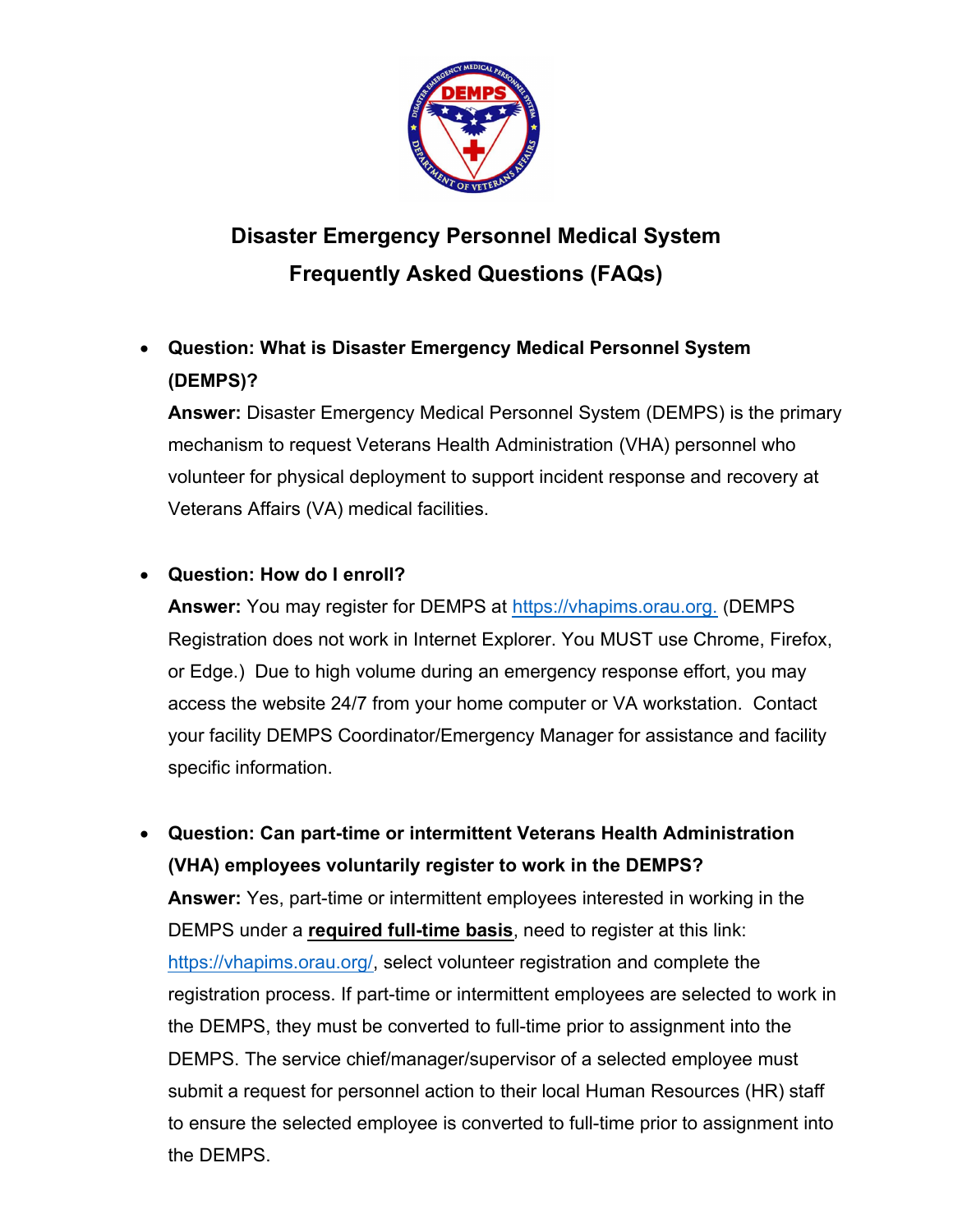

- Question: What happens with the full-time status of the former part-time or intermittent employee upon completion of their DEMPS assignment? Answer: The employee will be returned to their former part-time or intermittent status. Upon completion of the employee's assignment to the DEMPS, the service chief/manager/supervisor of the employee must submit a request for personnel action to their local HR staff to ensure the selected employee is converted back to their part-time or intermittent status they were in prior to their assignment into the DEMPS.
- Question: Can VHA Fee Basis providers voluntarily register to work in the DEMPS?

Answer: Yes, Fee Basis providers interested in working in the DEMPS under a required full-time basis, need to register at this link: https://vhapims.orau.org/, select volunteer registration and complete the registration process. if Fee Basis providers are selected to work in the DEMPS, they must be appointed to temporary, full-time status (not to exceed (NTE) the duration of the assignment into the DEMPS). The service chief/manager/supervisor of the employee must submit a request for personnel action to their local HR staff to ensure the Fee Basis provider is appointed temporary, full-time (NTE the duration of the assignment into the DEMPS) prior to the employee's assignment into the DEMPS.

 Question: What happens with the temporary, full-time appointment status of the former Fee Basis provider upon completion of their DEMPS assignment?

Answer: The employee will complete the temporary, full-time appointment and that appointment will be terminated. They will continue their Fee Basis provider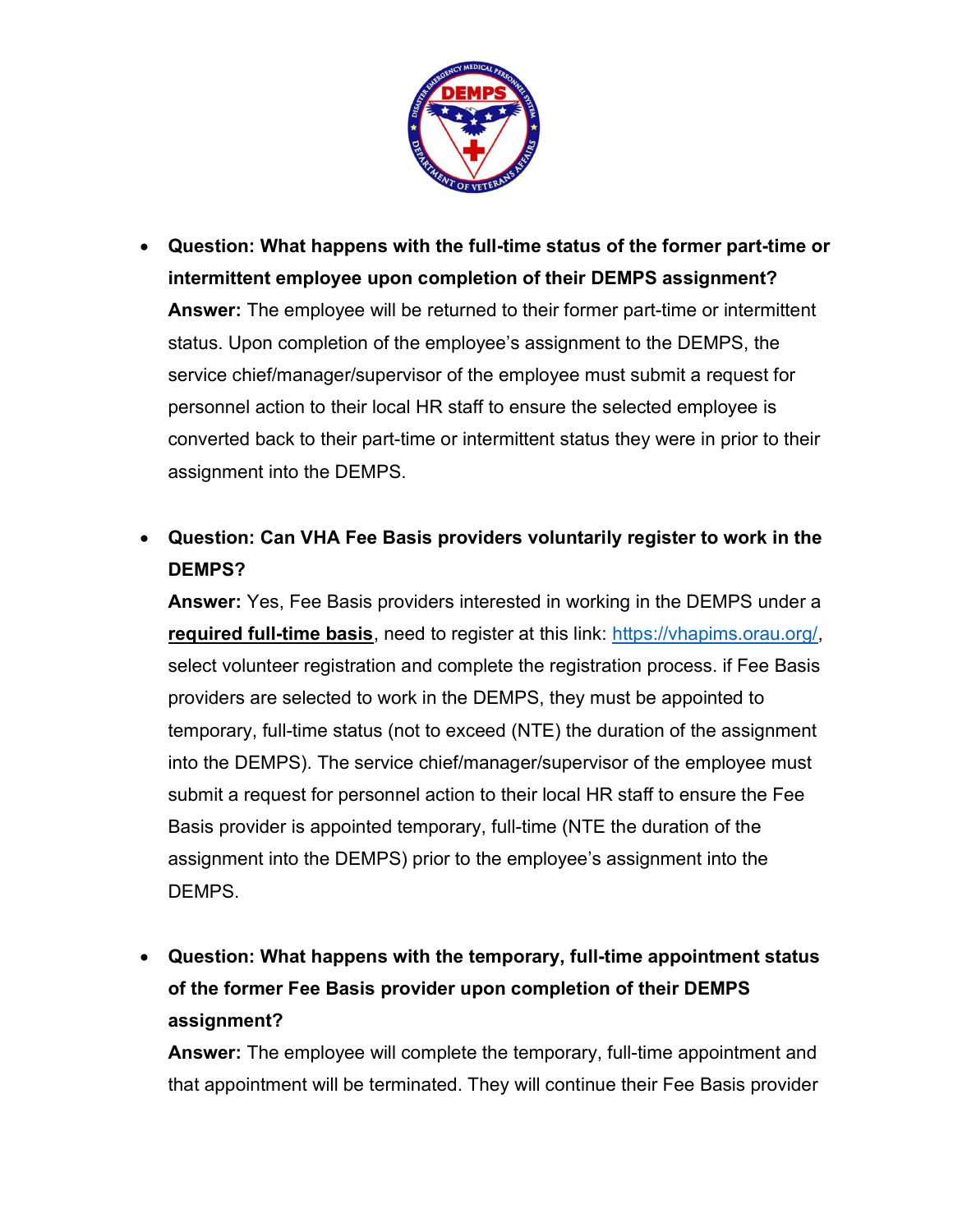

status upon completion of the temporary, full-time appointment. The service chief/manager/supervisor of the employee must submit a request for personnel action to their local HR staff to ensure a termination (completion of temporary, full-time appointment) personnel action is processed on the temporary, full-time appointment and ensure the Fee Basis provider status continues.

#### Question: Can I enroll to assist with Telehealth?

Answer: Yes, employees can register on the DEMPS website as "Interested in Telehealth". This option does not require a health screening, or a government Smart Pay 3 travel card.

### Question: What do I need to deploy?

Answer: You will need your supervisor's approval, a Smart Pay 3 government issued travel card, influenza vaccination and medically cleared to wear a N95 mask.

- Question: What do I do if I don't have a government travel card? Answer: Your local travel office will assist you in the process to obtain one.
- Question: What do I do if I have an expired VA Travel Card or I left it at home?

Answer: Contact your local travel office.

# Question: How long is the deployment?

Answer: A standard deployment is 14 days in duration. There may be opportunities for you to extend the deployment if the need exists with your supervisor's approve.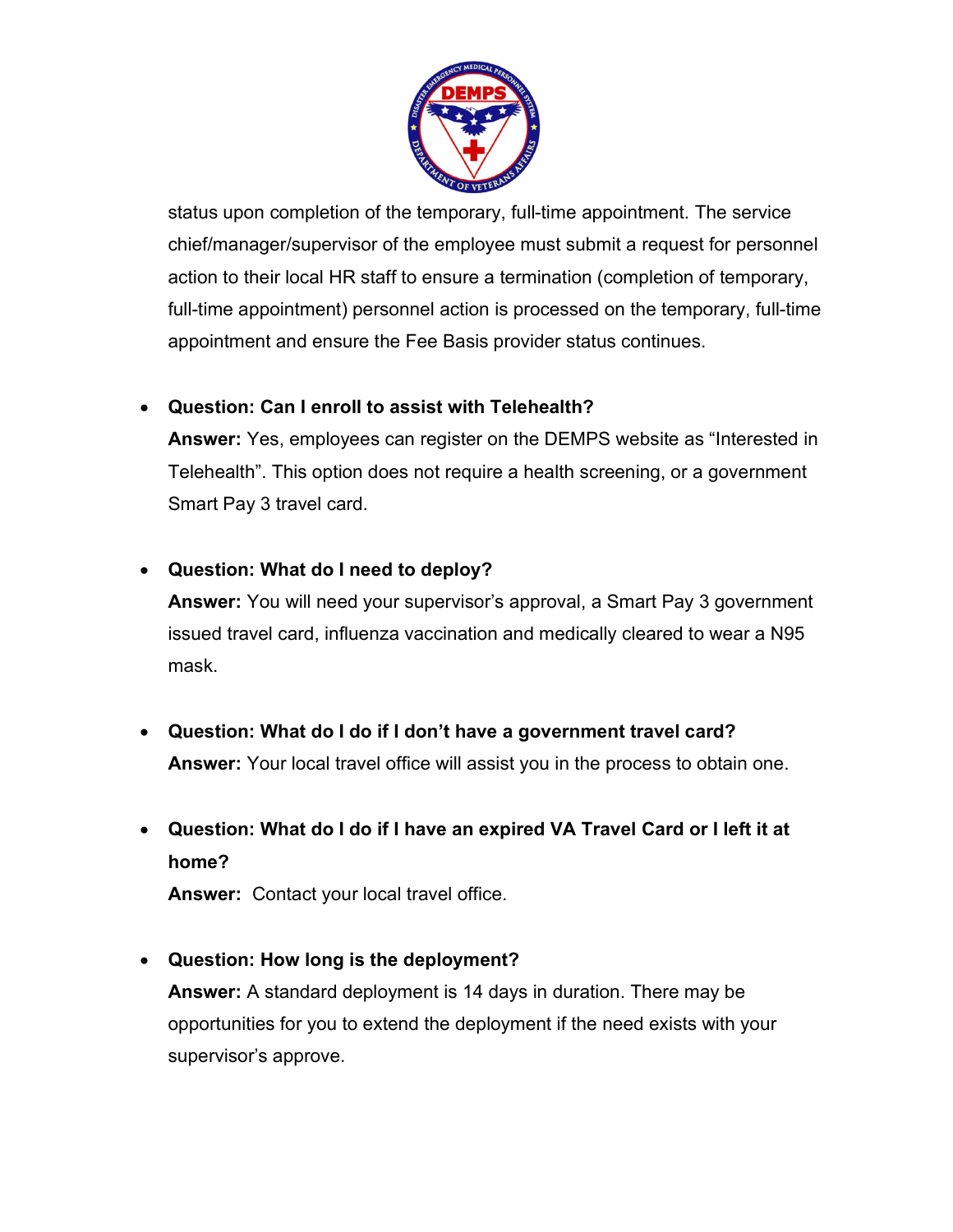

### Question: How will I get there?

Answer: Your travel will be prepared by Financial Services Center (FSC). You will not need to book your own travel.

### Question: How will I be assigned?

Answer: You will be assigned based on your current skillset, licensure and the requirements of the receiving facility.

# Question: Will I still get paid?

Answer: Yes, timekeeping is accomplished at the receiving facility and FSC VATAS will post all timecards. All current pay authorities and entitlements will remain in effect, no change.

Question: After I register in DEMPS/LEAF what is the next step?

Answer: The supervisor approves the registration. The facility DEMPS Coordinator contacts you once you are approved.

#### Question: Is there proper PPE at the facility?

Answer: The VHA Office of Emergency Management is working in tandem with all VISN Network Directors and Central Office and tracking levels of PPE at each facility and shipping PPE out to needed areas.

Question: If I get sick while deployed, who do I go to?

Answer: For work related illness and unprotected exposure, report to the facility Occupational Health. If non-work related, please contact your personal provider.